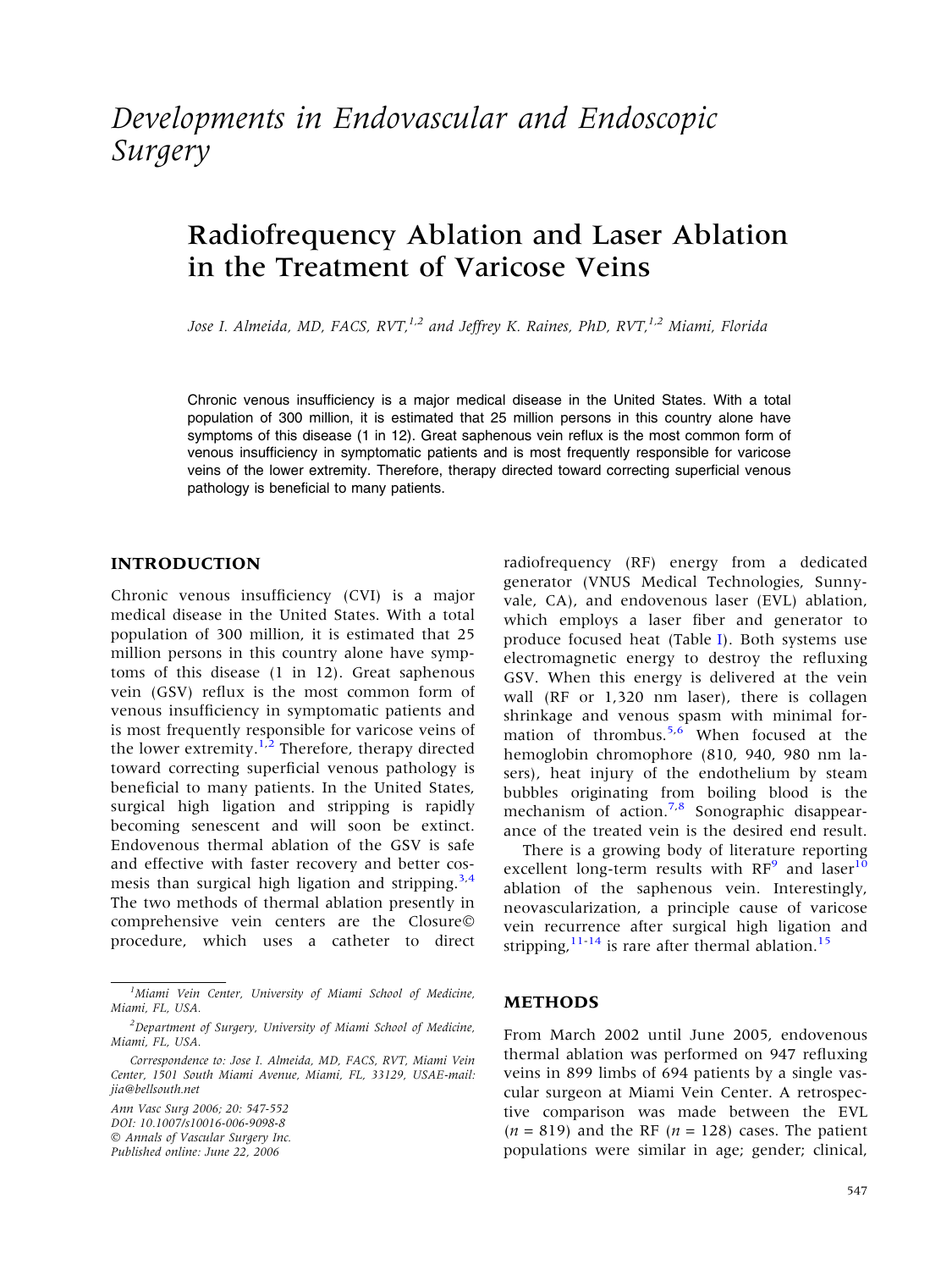| Laser<br>wavelength (nm) | Device<br>manufacturer/distributor | Office headquarters |  |  |
|--------------------------|------------------------------------|---------------------|--|--|
| 810                      | Diomed                             | Andover, MA         |  |  |
|                          | Vascular Solutions                 | Minneapolis, MN     |  |  |
|                          | <b>Biolitec</b>                    | East Longmeadow, MA |  |  |
|                          | Angiodynamics                      | Queensbury, NY      |  |  |
| 940                      | Dornier Medtech                    | Kennesaw, GA        |  |  |
| 980                      | <b>Biolitec</b>                    | East Longmeadow, MA |  |  |
|                          | Angiodynamics                      | Queensbury, NY      |  |  |
| 1,320                    | Cooltouch                          | Roseville, CA       |  |  |

<span id="page-1-0"></span>Table I. Available Food and Drug Administration-approved endovenous lasers

Table II. Distribution of treated veins

| Device           | GSV | AASV                     | <b>PTCV</b>              | <b>SSV</b>               | <b>SVR</b>               | Perforator               |
|------------------|-----|--------------------------|--------------------------|--------------------------|--------------------------|--------------------------|
| RF               | 95  | 21                       | $\overline{\phantom{0}}$ |                          |                          | $\overline{\phantom{a}}$ |
| 810 nm laser     | 17  | $\overline{\phantom{a}}$ | $\overline{\phantom{a}}$ |                          |                          | $\overline{\phantom{0}}$ |
| 940 nm laser     | 4   | $\overline{\phantom{a}}$ | $\overline{\phantom{a}}$ | -                        | $\overline{\phantom{a}}$ | $\overline{\phantom{a}}$ |
| 980 nm laser     | 460 | 125                      |                          | 104                      | 96                       |                          |
| $1,320$ nm laser | 2   | $\overline{\phantom{a}}$ | $\overline{\phantom{0}}$ | $\overline{\phantom{0}}$ | $\overline{\phantom{a}}$ | $\overline{\phantom{0}}$ |
| Total            | 578 | 146                      |                          | 115                      | 99                       |                          |

Dual vein ablations, *n* = 46; triple vein ablations, *n* = 2; quadruple vein ablations, *n* = 1. GSV, great saphenous vein; AASV, anterior accessory saphenous vein; PTCV, posterior thigh circumflex vein; SSV, small saphenous vein; SVR, saphenous vein remnant.

etiological, anatomical, and pathophysiological (CEAP) classification; and comorbidities.

All cases were performed endoluminally, using ultrasound guidance and local anesthesia in the office surgical suite. Successful treatment was defined by the absence of flow in the treated vein segment by duplex ultrasound imaging. Recanalization was defined as the presence of flow in a vein segment >5 cm in length.

Ultrasound follow-up was performed at 2 days, 1 month, 6 months, 12 months, and then annually. The distribution of veins treated and the devices used for treatment are depicted in Table II. Multiple veins, usually the GSV and the anterior accessory saphenous vein, were closed in the same setting in 49 limbs. All saphenous vein remnants, commonly found after high ligation and stripping, were treated with combination thermal ablation and ultrasound-guided sclerotherapy. Table [IIIa](#page-2-0) and [b](#page-2-0) illustrates our treatment protocols for the delivery of laser and RF energy. In the case of laser, energy delivery is based on vein size; in the case of RF, the choice of a 6 or an 8 F catheter is based on vein size. All venous diameter measurements are obtained with the patient in the standing position.

In our analysis of vein closure, we used two methods. The first method, %Recanalization, quotes the absolute number of recanalized veins divided by the absolute number of veins at risk for recanalization. %Recanalization is not statistically linked to mean follow-up or recanalization at a specific point in time. This less than rigorous statistic has been quoted extensively in the endovenous literature and is the reason we include it here. We report primary vein closure using the Kaplan-Meier life-table method since, in the arterial literature, that approach has a long and successful history. With this method we can link vein closure to mean follow-up, a measure of the strength of the series, and time after the procedure. This method also allows determination of assisted primary vein closure and secondary vein closure. The log rank test was used to determine if closure by RF and EVL differed on a statistical basis.

## RESULTS

Cessation of retrograde flow in the target vein was observed in all patients at the completion of the procedure. Recanalization was observed in 21 veins. Ninety percent (19 of 21) of the recanalizations occurred within the first 12 months after treatment. The primary closure rate was 85% for RF (%Recanalization =  $5.5\%$ ) and  $92\%$  for EVL (%Recanalization =  $1.7\%$ ) at 500 days. These figures are depicted in Figure [1](#page-2-0) and Table IVa. This suggests a statistically significant difference in favor of EVL. The mean follow-up time for RF and EVL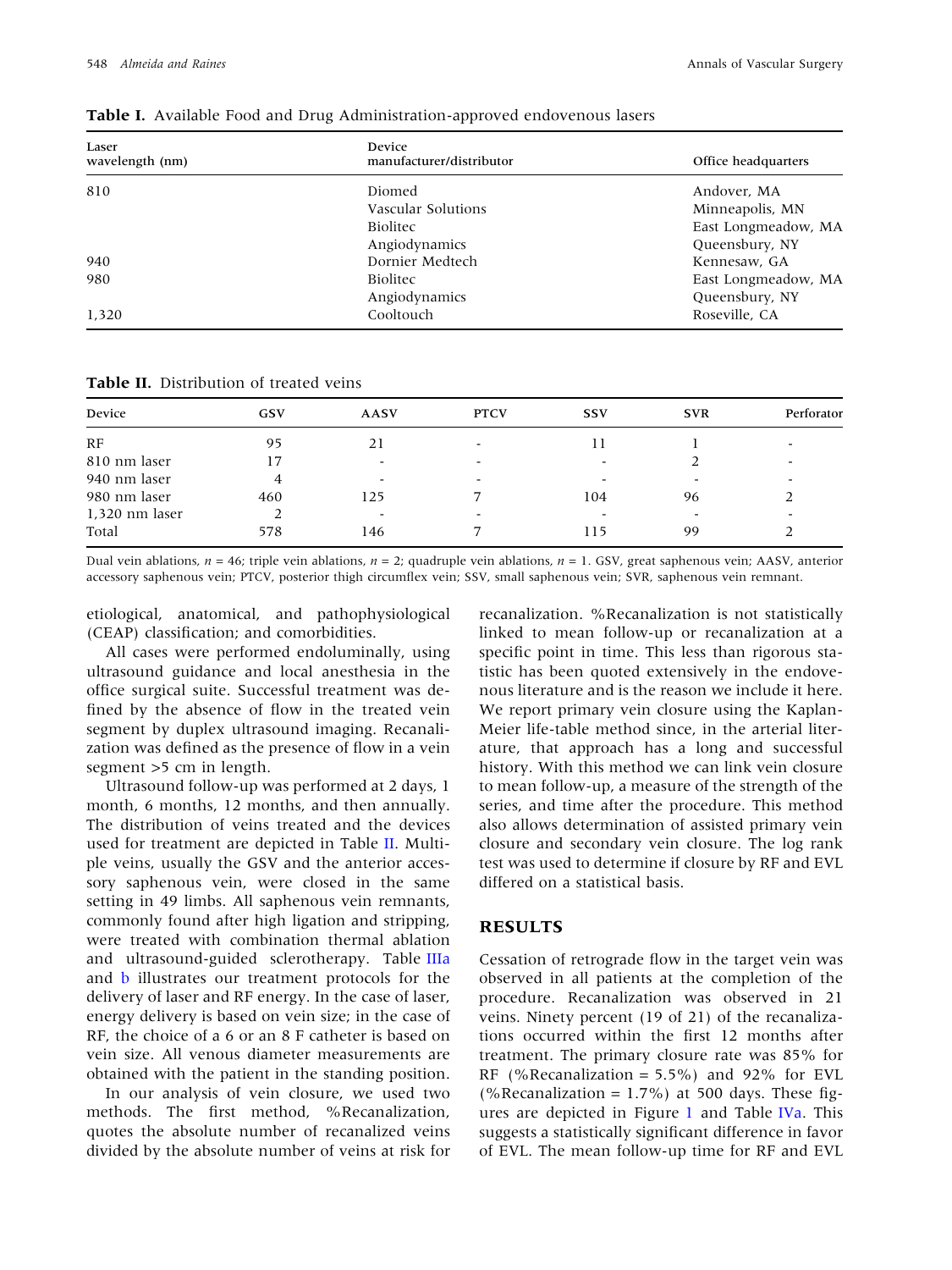| Vein size (mm) | Laser energy<br>delivery (J/cm) |
|----------------|---------------------------------|
| $0 - 10$       | 50                              |
| $10 - 15$      | $50 - 60$                       |
| $15 - 20$      | 60-70                           |
| $20 - 25$      | 70-80                           |
| $25 - 30$      | 80-90                           |
| >30            | $90 - 100$                      |

#### <span id="page-2-0"></span>**Table IIIa.** Laser energy protocol

## Table IVa. %Recanalization

| Catheter type | n   | Recanalized<br>veins $(n)$ | % Recanalization |  |  |
|---------------|-----|----------------------------|------------------|--|--|
| <b>EVL</b>    | 819 | 14                         | 1.7              |  |  |
| <b>RF</b>     | 128 |                            | 5.5              |  |  |
| Totals        | 947 | 21                         | 2.2              |  |  |

### Table IVb. Sites of recanalization

Recanalization site Catheter type GSV proximal to PTCV Entire length GSV SSV proximal to May's perforator EVL 6 3 5 RF 6 1 0

GSV, great saphenous vein; PTCV, posterior thigh circumflex vein; SSV, small saphenous vein.

anticoagulation occurred in two cases after EVL (2/  $819 = 0.2\%$ ). Our incidence of DVT with RF was zero. Ambulatory phlebectomy was associated with the development of six small seromas, which resolved without further treatment.

## DISCUSSION

Catheter delivery of thermal energy is an effective means of saphenous ablation and can be used safely in the office with local anesthesia. In our series, %Recanalization was 1.7% with EVL and 5.5% with RF. These statistics are improved when compared to a report from our center published last year. In that study, %Recanalization was 2.3% for EVL and  $7.5\%$  for RF.<sup>[16](#page-4-0)</sup> Both studies demonstrated statistically significant higher efficacy in favor of EVL. It is not yet known if laser wavelength influences outcome.

Recanalization is less frequent with our current practice protocols. We now deliver more energy to the treated segment and close multiple refluxing veins at the same setting. In our earlier EVL experience, we delivered 30-50 J/cm along the treatment length; our current protocol calls for 50-80 J/ cm. With RF, we used an 85°C temperature for catheter pullback early in our series, while currently we use 95°C. Adventitial (outer vein wall) temperatures have been shown in animal models to remain relatively cool during  $EVL<sup>17</sup>$  $EVL<sup>17</sup>$  $EVL<sup>17</sup>$  and  $RF<sup>18</sup>$  $RF<sup>18</sup>$  $RF<sup>18</sup>$ ablation, supporting the safe use of higher energy delivery with both technologies. Further, the addition of perivenous fluid (local anesthesia), which we add in all of our cases, acts as a heat sink and prevents radiation of heat to nontarget tissues.

Table IIIb. RF treatment protocol

| Treatment period      | RF temperature $(^{\circ}C)$ |
|-----------------------|------------------------------|
| March 2002-March 2004 | 85                           |
| March 2004-March 2005 | 90                           |
| March 2005-present    | 95                           |
| Vein size (mm)        | Catheter size (French)       |
| $<$ 15                | 6                            |
| >15                   | 8                            |
|                       |                              |



Fig. 1. Kaplan-Meier Primary Closure Rate.

subjects was 198 days (range 1-1,036) and 160 days (range 1-890), respectively. When recanalization was present in the GSV, it usually occurred proximal to the posterior thigh circumflex vein; in the small saphenous vein, recanalization occurred proximal to May's perforator. The distribution of veins associated with recanalization is presented in Table IVb.

Concomitant phlebectomy was performed in 795 of 899 limbs (88%), while adjunctive ultrasound-guided sclerotherapy was performed in 142 of 899 limbs (16%).

Adverse events associated with endothermal venous ablation were minimal and transient. Two limbs in the RF group and two limbs in the EVL group developed transient paresthesias. Thrombus extension into the common femoral vein requiring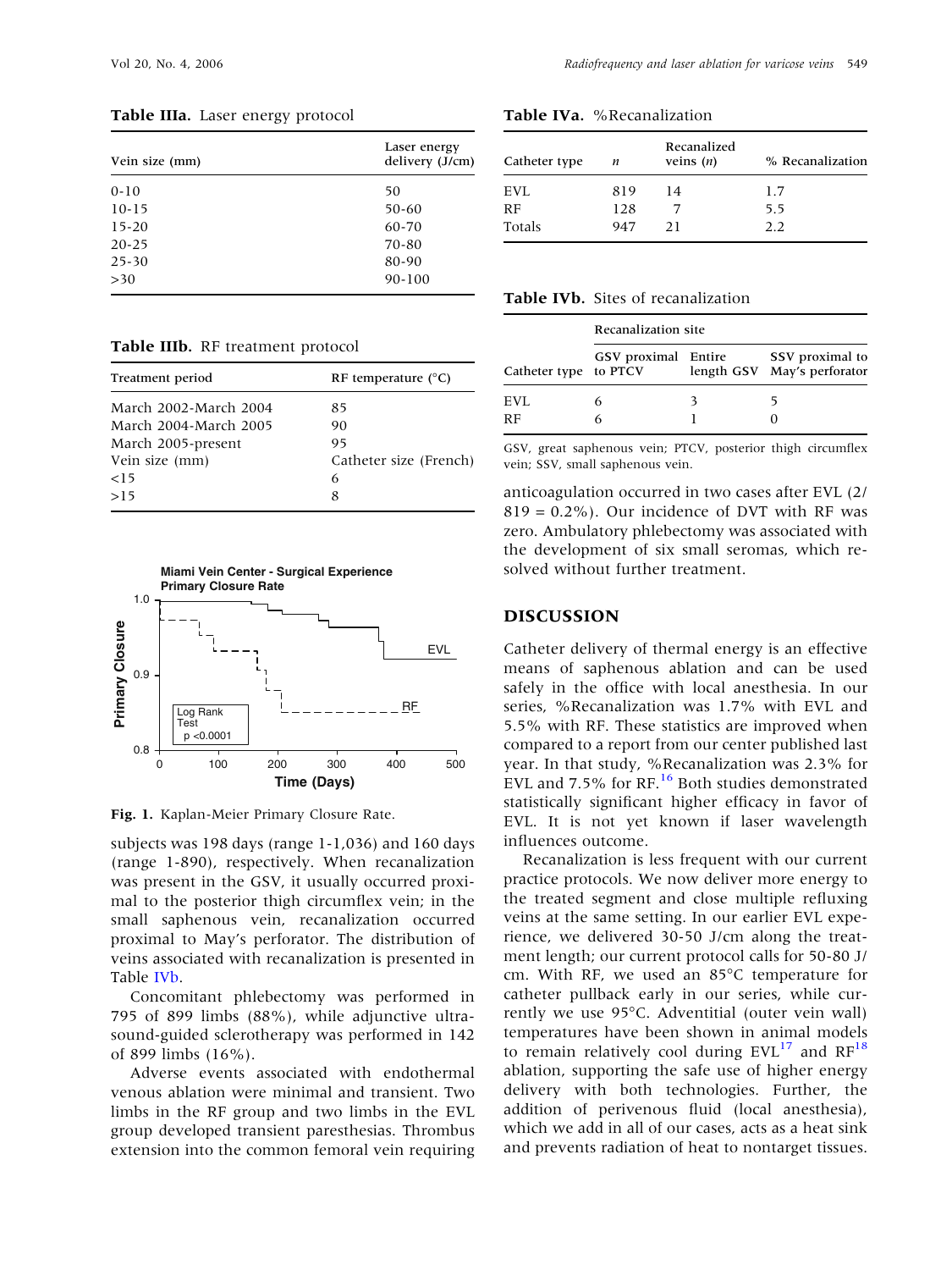| Author, year                        | Limbs $(n)$ |          | Skin burn Paresthesia Phlebitis |         | <b>DVT</b> | PE       | %Recanalization | Mean follow-up |
|-------------------------------------|-------------|----------|---------------------------------|---------|------------|----------|-----------------|----------------|
| Weiss and Weiss, 2002 <sup>23</sup> | 140         | $\Omega$ | 4%                              | 0       | $\Omega$   | $\theta$ | 10%             | 9 months       |
| Merchant et al., $2002^{24}$        | 318         | $4\%$    | 15%                             | $2\%$   | $1\%$      |          | 15%             | 24 months      |
| Rautio et al., 2002 <sup>25</sup>   | 30          | $3\%$    | 10%                             | 6%      | 0          | $\Omega$ | 17%             | 10 months      |
| Lurie et al., $20034$               | 44          | $2\%$    | 23%                             | 4%      | $\Omega$   | $\Omega$ | 10%             | 4 months       |
| Hingorani et al., $2004^{21}$       | 73          | $\Omega$ | $\Omega$                        | $0.3\%$ | $16\%$     | $\Omega$ | 4%              | 10 days        |
| Almeida, $2004^{16}$                | 106         | $\Omega$ | $2\%$                           | NA      | $\Omega$   | $\Omega$ | 8%              | 3 months       |
| Merchant et al., 2005 <sup>9</sup>  | 1.078       | 2%       | 12%                             | $3\%$   | $0.5\%$    |          | $11\%$          | 4 years*       |

### Table Va. RF literature review

Table Vb. Laser literature review

| Author, year                         | Limbs $(n)$ |   | Skin burns Paresthesia Phlebitis DVT |       |          | PE |       | %Recanalization Mean Follow-up |
|--------------------------------------|-------------|---|--------------------------------------|-------|----------|----|-------|--------------------------------|
| Navarro et al., $2001^{26}$          | 40          |   |                                      |       |          |    |       | 4 months                       |
| Proebstle et al., $2003^{27}$        | 109         | 0 | 0                                    | 10%   | $\theta$ |    | 10%   | 12 months                      |
| Min et al., $2003^{10}$              | 504         | 0 | 0                                    | $5\%$ | $\theta$ | 0  | $2\%$ | 6 months                       |
| Perkowski et al., 2004 <sup>28</sup> | 54          | 0 | 0                                    | 0     | $\theta$ |    | 3%    | 0.5 months                     |
| Almeida, $2004^{16}$                 | 429         | 0 | $0.2\%$                              | ΝA    | $0.5\%$  | 0  | 2%    | 3 months                       |

NA, not applicable.

\*There were 87/836 (10%) limbs followed to 4 years; mean follow-up not reported.

Higher delivered energy has also been reported as an advantage by other authors.<sup>[19,20](#page-4-0)</sup> Most recanalizations occurred in the first 12 months and developed in the GSV proximal to the posterior thigh circumflex vein or in the small saphenous vein proximal to May's perforator. Aggressively treating posterior thigh circumflex veins is supported by this study. The posterior thigh circumflex vein, when large, drains cooler blood into the treatment segment and does not allow proper heatinduced closure of the saphenofemoral junction. When the posterior thigh circumflex vein is >4 mm in diameter, we now access it and close it concomitantly with the primary procedure.

We also recommend that future publications adopt the Kaplan-Meier life-table method to report vein closure. The closure rate was 92% for EVL and 85% for RF at 500 days in this series. A weakness of this study, and most endovenous reports published to date, is the number of patients who failed to return for ultrasound follow-up after 1 year. The life-table method accounts for the significant number of patients lost to follow-up.

Our incidence of DVT was 0.2% and falls within the standard of care for the treatment of superficial venous disease. With the exception of one RF study by Hingorani et al., $^{21}$  $^{21}$  $^{21}$  DVT has been infrequent in most clinical reports of thermal ablation to date, with a range of  $0-1\%$  (Table [Va](#page-2-0) and b). It is important to note that the anesthetic technique of Hingorani et al. (general anesthesia 44%, regional femoral block 45%, and conscious sedation in 11% of cases) produces venodilatation and stasis followed by delayed ambulation; this encourages thrombosis. Performing thermal ablation in the hospital adds many steps before, during, and after the procedure, thus removing much of the benefit of minimally invasive technology. Most contemporary vein centers perform these cases with tumescent local anesthesia only (no sedation) and immediate ambulation, thus eliminating the hemodynamic risks of sympathectomy associated with a conduction block (epidural or spinal anesthetic) and the cardiac and pulmonary risks associated with general endotracheal anesthesia. Thrombosis is discouraged using local anesthesia because venous tone is maintained intraoperatively and the calf muscle pump is engaged immediately after the procedure. Furthermore, infections are a rare occurrence in the office.

We recently completed a literature review of RF and EVL. We recorded important clinical parameters such as number of limbs treated, complications including DVT, closure rates, and mean follow-up. This tabulation is found in Table [Va](#page-2-0) and b. Comparative highlights include more effective ablation with EVL. With RF, there was a lower incidence of postoperative superficial phlebitis. More skin burns and paresthesias are documented in the earlier reports using RF ablation; these complications have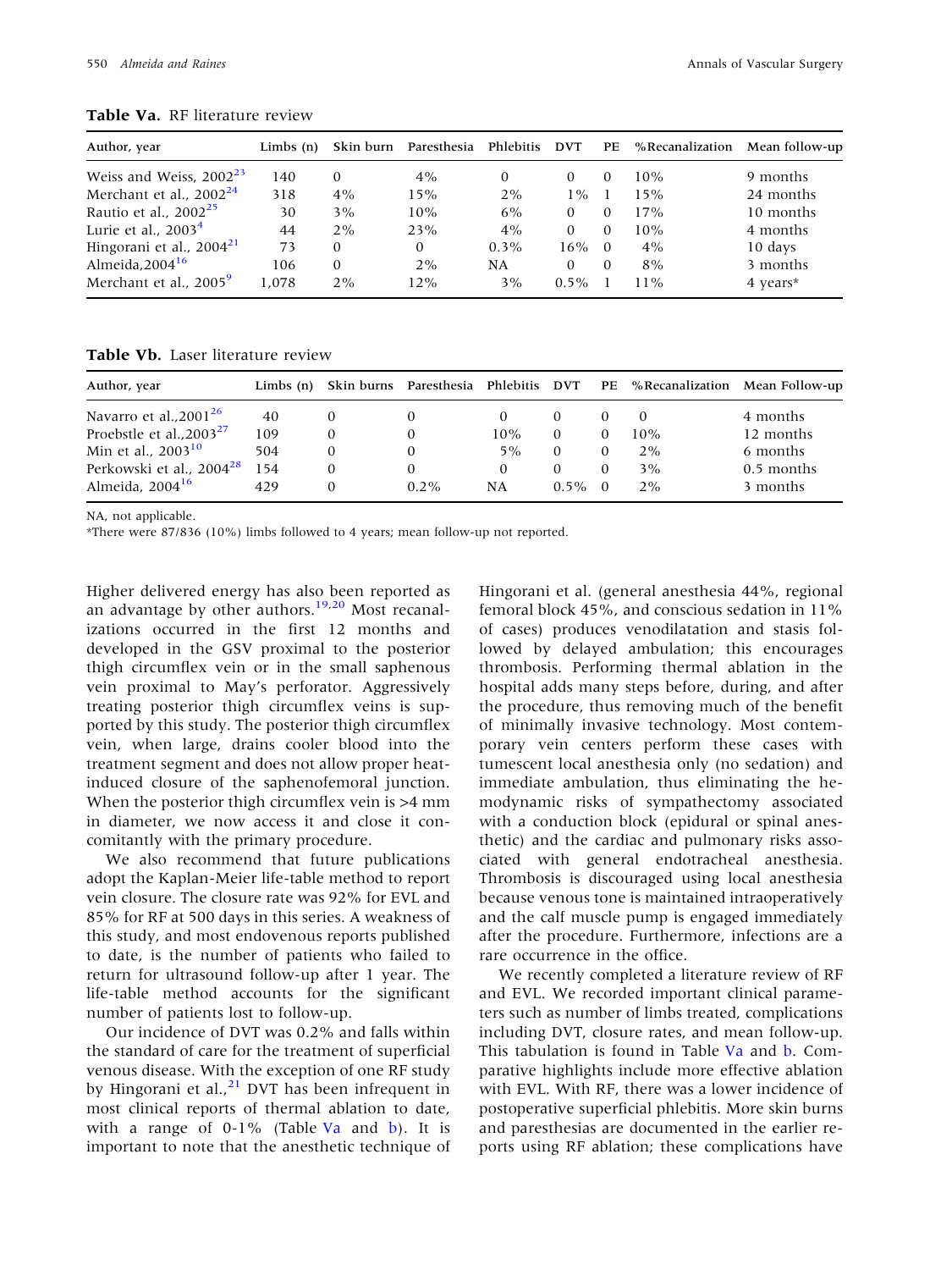<span id="page-4-0"></span>been mostly eliminated since the advent of perivenous local anesthesia.

We feel ambulatory phlebectomy remains a useful adjunct to saphenous ablation and should be used liberally. Performing ambulatory phlebectomy in conjunction with saphenous ablation cures the patient of axial venous reflux and bulging varicosities with one procedure. However, varicosities in continuity with a refluxing truncal vein, and not in continuity with any perforating veins, will diminish in size after endovenous ablation only. Therefore, 12% of patients in our series did not require adjunctive ambulatory phlebectomy. In addition, ultrasound-guided sclerotherapy, particularly with foam, is another valuable tool in the armamentarium of venous surgeons.<sup>22</sup>

In closing, thermal ablation has become the new standard of care for the treatment of superficial axial vein reflux. Compared to conventional surgery, it has the advantage of minimal invasion, quicker recovery, lower recurrence, and fewer complications. It is well accepted by patients. When thermal ablation is used in conjunction with other adjunctive procedures (phlebectomy, sclerotherapy, ligation, etc.), all cases can be treated in the office setting, thus eliminating the role of the hospital.

#### REFERENCES

- 1. Labropoulos N, Delis K, Nicolaides AN, Leon M, Ramaswami G. The role of the distribution and anatomic extent of reflux in the development of signs and symptoms in chronic venous insufficiency. J Vasc Surg 1996;23:504-510.
- 2. Evan CI, Allan PL, Lee AI, Bradbury AW, Ruckley CV, Fowkes PG. Prevalence of venous reflux in the general population on duplex scanning: the Edinburgh Vein Study. J Vasc Surg 1998;28:767-776.
- 3. Min RJ, Zimmet SE, Isaacs MN, Forrestal MD. Endovenous laser treatment of the incompetent greater saphenous vein. J Vasc Interv Radiol 2001;12:1167-1171.
- 4. Lurie F, Creton D, Eklof B, et al. Prospective randomized study of endovenous radiofrequency obliteration (closure procedure) versus ligation and stripping in a selected patient population (EVOLVeS study). J Vasc Surg 2003;38:207-214.
- 5. Weiss RA. Comparison of endovenous radiofrequency versus 810 nm diode laser occlusion of large veins in an animal model. Dermatol Surg 2002;28:56-61.
- 6. Goldman MP, Mauricio M, Rao J. Intravascular 1320-nm laser closure of the great saphenous vein: a 6- to 12-month follow-up study. Dermatol Surg 2004;30:1380-1385.
- 7. Proebstle TM, Lehr HA, Kargl A, et al. Endovenous treatment of the greater saphenous vein with a 940-nm diode laser: thrombotic occlusion after endoluminal thermal damage by laser-generated steam bubbles. J Vasc Surg 2002;35:729-736.
- 8. Proebstle TM, Sandhofer M, Kargl A, et al. Thermal damage of the inner vein wall during endovenous laser treatment: key role of energy absorption by intravascular blood. Dermatol Surg 2002;28:596-600.
- 9. Merchant RF, Pichot O, Myers KA. Four-year follow-up on endovascular radiofrequency obliteration of great saphenous reflux. Dermatol Surg 2005;31:129-134.
- 10. Min RJ, Khilnani N, Zimmet SE. Endovenous laser treatment of saphenous vein reflux: long-term results. J Vasc Interv Radiol 2003;14:991-996.
- 11. Jones L, Braithwaite BD, Selwyn D, Cooke S, Earnshaw JJ. Neovascularisation is the principal cause of varicose vein recurrence: results of a randomized trial of stripping the long saphenous vein. Eur J Vasc Endovasc Surg 1996;12:442- 445.
- 12. Winterborn RJ, Foy C, Earnshaw JJ. Causes of varicose vein recurrence: late results of a randomized controlled trial of stripping the long saphenous vein. J Vasc Surg 2004;40:634- 639.
- 13. Dwerryhouse S, Davies B, Harradine K, Earnshaw JJ. Stripping the long saphenous vein reduces the rate of reoperation for recurrent varicose veins: five-year results of a randomized trial. J Vasc Surg 1999;29:589-592.
- 14. Sarin S, Scurr JH, Coleridge Smith PD. Stripping of the long saphenous vein in the treatment of primary varicose veins. Br J Surg 1994;81:1455-1458.
- 15. Pichot O, Kabnick LS, Creton D, Merchant RF, Schuller-Petroviae S, Chandler JG. Duplex ultrasound scan findings two years after great saphenous vein radiofrequency endovenous obliteration. J Vasc Surg 2004;39:189-195.
- 16. Almeida JI. Radiofrequency ablation versus laser ablation in the treatment of varicose veins: value and limitation. Vascular 2004;12:S57.
- 17. Zimmet SE, Min RJ. Temperature changes in perivenous tissue during endovenous laser treatment in a swine model. J Vasc Interv Radiol 2003;14:911-915.
- 18. Zikorus AW, Mirizzi MS. Evaluation of setpoint temperature and pullback speed on vein adventitial temperature during endovenous radiofrequency energy delivery in an in-vitro model. Vasc Endovascular Surg 2004;38:167-174.
- 19. Timperman PE. Prospective evaluation of higher energy great saphenous vein endovenous laser treatment. J Vasc Interv Radiol 2005;16:791-794.
- 20. Timperman PE, Sichlau M, Ryu RK. Greater energy delivery improves treatment success of endovenous laser treatment of incompetent saphenous veins. J Vasc Interv Radiol 2004;15:1061-1063.
- 21. Hingorani AP, Ascher E, Markevich N, et al. Deep venous thrombosis after radiofrequency ablation of greater saphenous vein: a word of caution. J Vasc Surg 2004;40:500- 504.
- 22. Cabrera Garrido JR, Cabrera Garcia-Olmedo JR, Garcia-Olmedo Dominguez MA. Elargissement des limites de la schlerotherapie: noveaux produits sclerosants. Phlebologie 1997;50:181-188.
- 23. Weiss RA, Weiss MA. Controlled radiofrequency endovenous occlusion using a unique radio frequency catheter under duplex guidance to eliminate saphenous varicose vein reflux: a 2-year follow-up. Dermatol Surg 2002;28:38-42.
- 24. Merchant RF, DePalma RG, Kabnick LS. Endovascular obliteration of saphenous reflux: a multicenter study. J Vasc Surg 2002;35:1190-1196.
- 25. Rautio T, Ohinmaa A, Perala J, et al. Endovenous obliteration versus conventional stripping operation in the treatment of primary varicose veins: a randomized controlled trial with comparison of the costs. J Vasc Surg 2002;35:958- 965.
- 26. Navarro L, Min RJ, Bone C. Endovenous laser: a new minimally invasive method of treatment for varicose veins-